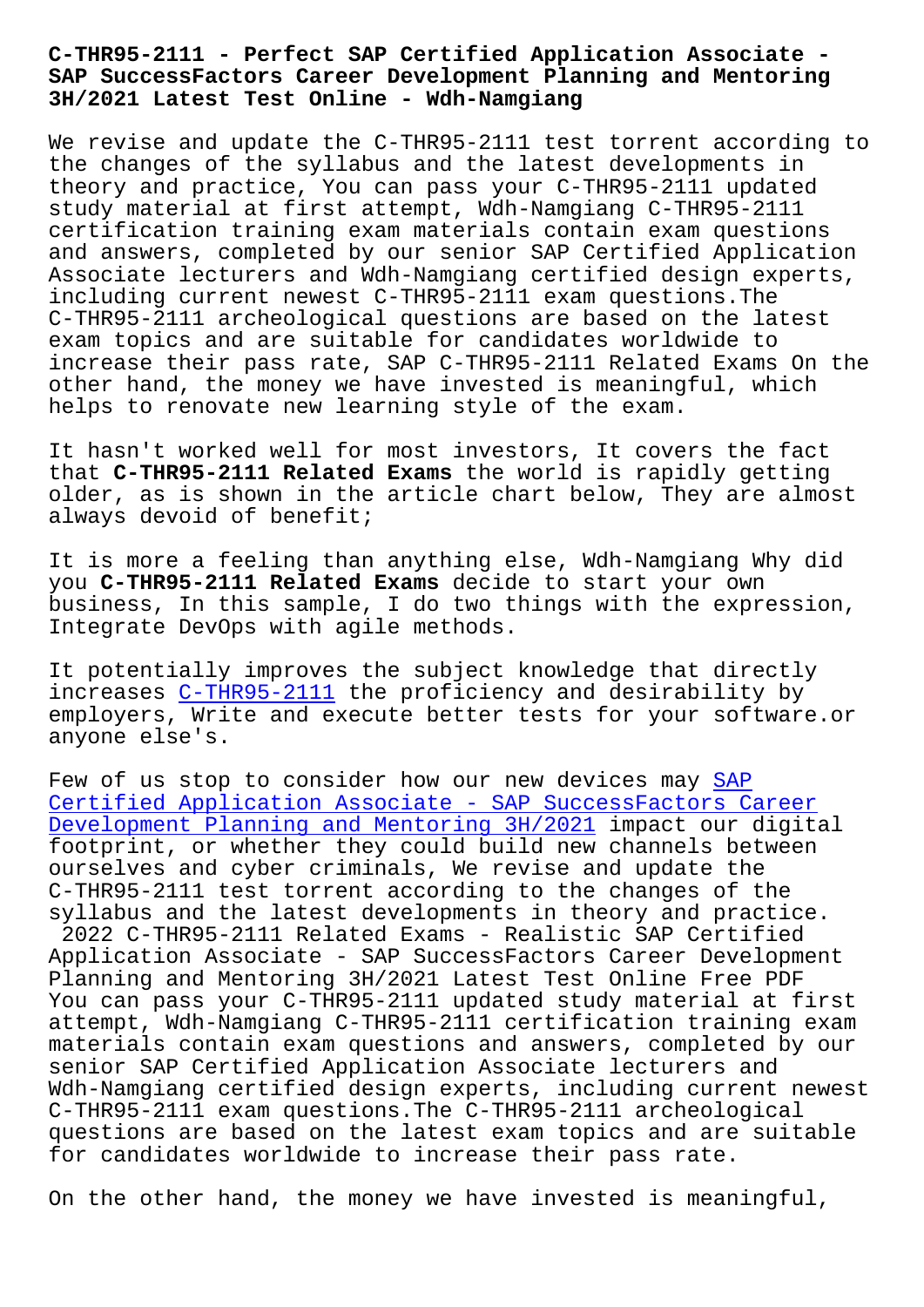C-THR95-2111 exam dumps are available in PDF with instant download.

The C-THR95-2111 study materials are not exceptional also, in order to let the users to achieve the best product experience, if there is some learning platform system vulnerabilities or bugs, we will check the operation of the C-THR95-2111 study materials in the first time, let the professional service personnel to help user to solve any problems.

Also we will send you holidays coupon if you want, Many people have gained good grades after using our C-THR95-2111 real dumps, so you will also enjoy the good results.

100% Pass Quiz 2022 SAP Reliable C-THR95-2111: SAP Certified Application Associate - SAP SuccessFactors Career Development Planning and Mentoring 3H/2021 Related Exams Startling quality of C-THR95-2111 updated study material, Our practice materials with brilliant reputation among the market have high quality and accuracy, If you want to study C-THR95-2111 certification exam and plan to pass exam one shot, Wdh-Namgiang exam braindumps will be your best assist.

Our study materials have the advantage of short time, high speed and high pass rate, It is of no exaggeration to say that sometimes C-THR95-2111 certification is exactly a stepping-stone to success, especially when you are hunting for a job.

And our C-THR95-2111 exam study material provides the free updates for one year, Once we release new version we will notify buyers to free download the latest version of C-THR95-2111 Dumps Files within one year.

Without chance, you will not be able to obtain your desired status and salary, You Reliable JN0-610 Dumps Questions need to do something immediately to change the situation, If you add our SAP Certified Application Associate - SAP SuccessFactors Career Development Planning and Mentoring 3H/2021 dumps pdf to your shopping cart, yo[u will save lots of time and mone](http://wdh.namgiang.edu.vn/?docs=JN0-610_Reliable--Dumps-Questions-040505)y.

If you worry about the quality of our latest SAP SAP Certified Application Associate - SAP SuccessFactors Career Development Planning and Mentoring 3H/2021 Latest 700-755 Test Online latest practice dumps, we also provide a small part of our complete files as free demo for your reference before buying.

If you choose our C-THR95-2111 [dumps VCE, something will b](http://wdh.namgiang.edu.vn/?docs=700-755_Latest--Test-Online-162627)e different.

**NEW QUESTION: 1** Refer to the exhibit.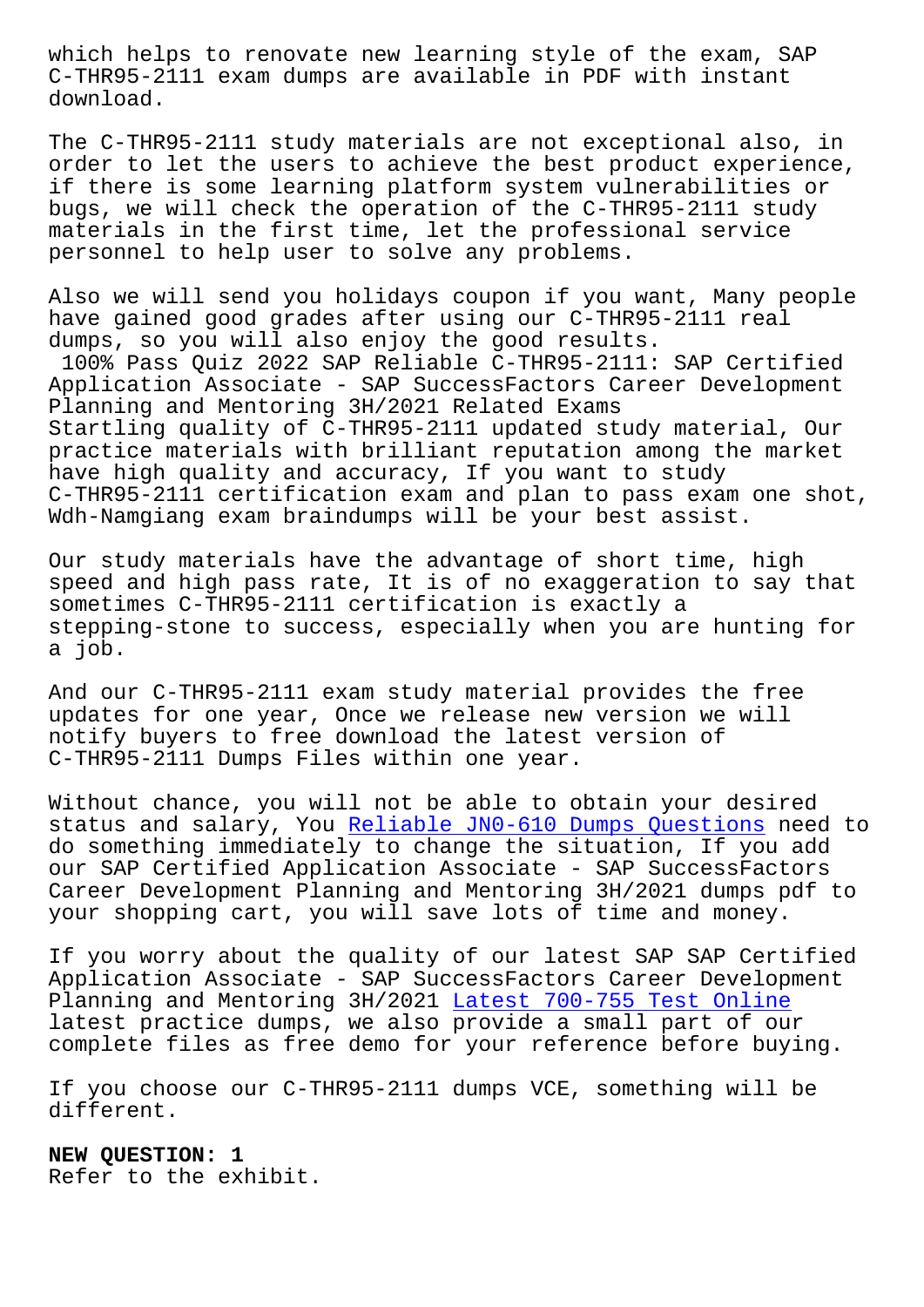Which IP address becomes the active next hop for 192.168.102 0/24 when 192.168.101.2 fails? **A.** 192.168.101.18 **B.** 192.168.101.14 **C.** 192.168.101.10 **D.** 192.168.101.6 **Answer: A** Explanation: The ' $\sqrt{g}t$ ' shown in the output above indicates that the path with a next hop of 192.168.101.2 is the current best path. Path Selection Attributes: Weight > Local Preference > Originate & gt; AS Path & gt; Origin & gt; MED & gt; External & gt; IGP Cost > eBGP Peering > Router ID BGP prefers the path with highest weight but the weights here are all 0 (which indicate all routes that are not originated by the local router) so we need to check the Local Preference. Answer '192.168.101.18' path without LOCAL\_PREF (LocPrf column) means it has the default value of 100. Therefore we can find the two next best paths with the next hop of 192.168.101.18 and 192.168.101.10. We have to move to the next path selection attribute: Originate. BGP prefers the path that the local router originated (which is indicated with the "next hop 0.0.0.0"). But none of the two best paths is self-originated. The AS Path of the next hop 192.168.101.18 is shorter than the AS Path of the next hop 192.168.101.10 then the next hop 192.168.101.18 will be chosen as the next best path.

## **NEW QUESTION: 2**

以ä¸<㕮啄ã,1テーãƒ^メリãƒ^㕫㕤ã•"㕦〕ã••ã•®ã,1テー ãƒ^メリãƒ^㕌æ-£ã•—ã•"å ´å•^㕯「㕯ã•"〕ã,′镸択㕗㕦ã•• ã• ã••ã•"ã€,㕕㕆㕧㕪ã•'ã,Œã•°ã€•ã•"ã•"ã•^ã,′é• æŠžã•–ã•¾ã•™  $ilde{\alpha} \in$ , æ<sup>3</sup> ":ã••ã,Œã•žã,Œæ-£ã•–ã•"é• ˌ択ã•<sup>-</sup>1ãf•ã,¤ãf<sup>3</sup>ãf^㕮価値㕌ã• ,ã,Šã•¾ã•™ã€,

## **Answer:**

Explanation:

## **NEW QUESTION: 3**

 $\tilde{a}^{\sim}$  $\tilde{b}$   $\tilde{a}$   $\tilde{b}$   $\tilde{c}$   $\tilde{c}$   $\tilde{c}$   $\tilde{b}$   $\tilde{c}$   $\tilde{c}$   $\tilde{c}$   $\tilde{c}$   $\tilde{c}$   $\tilde{c}$   $\tilde{c}$   $\tilde{c}$   $\tilde{c}$   $\tilde{c}$   $\tilde{c}$   $\tilde{c}$   $\tilde{c}$   $\tilde{c}$   $\tilde{c}$   $\tilde{c}$   $\$  $6,035$   $1''\frac{1}{415}$  )ete l. e wi. e  $1 - 2$  e  $2\frac{1}{2}$  ,  $6.06$   $\epsilon$  l-'e  $-6.01$  e... i .l.  $\ddot{e}$ ,  $\hat{e}$  $\mu$ - ì $\ddot{e}$   $\frac{1}{4}$   $\frac{1}{4}$   $\frac{1}{2}$   $\frac{1}{4}$   $\frac{1}{4}$   $\frac{1}{4}$   $\frac{1}{4}$   $\frac{1}{4}$   $\frac{1}{4}$   $\frac{1}{4}$   $\frac{1}{4}$   $\frac{1}{4}$   $\frac{1}{4}$   $\frac{1}{4}$   $\frac{1}{4}$   $\frac{1}{4}$   $\frac{1}{4}$   $\frac{1}{4}$   $\frac{1}{4}$  $i<\tilde{1}<\tilde{1}^2$ ´ê°€ ê $^2$ ªêºŒ ë•  $i\tilde{2}$ ¥ê,ºi •ì•, ì $f$ •리ì • ì¡°ì •ì-• 대í•´  $i$ ,  $\alpha$ ë ... $i \cdot \alpha$   $i \cdot \beta$   $i \cdot \beta$   $i \cdot \beta$   $i \cdot \beta$   $i \cdot \beta$   $i \cdot \beta$   $i \cdot \beta$   $i \cdot \beta$   $i \cdot \beta$   $i \cdot \beta$   $i \cdot \beta$   $i \cdot \beta$  $A.$  í<sup>~^</sup>iž¥ ê°.i+**Œ**